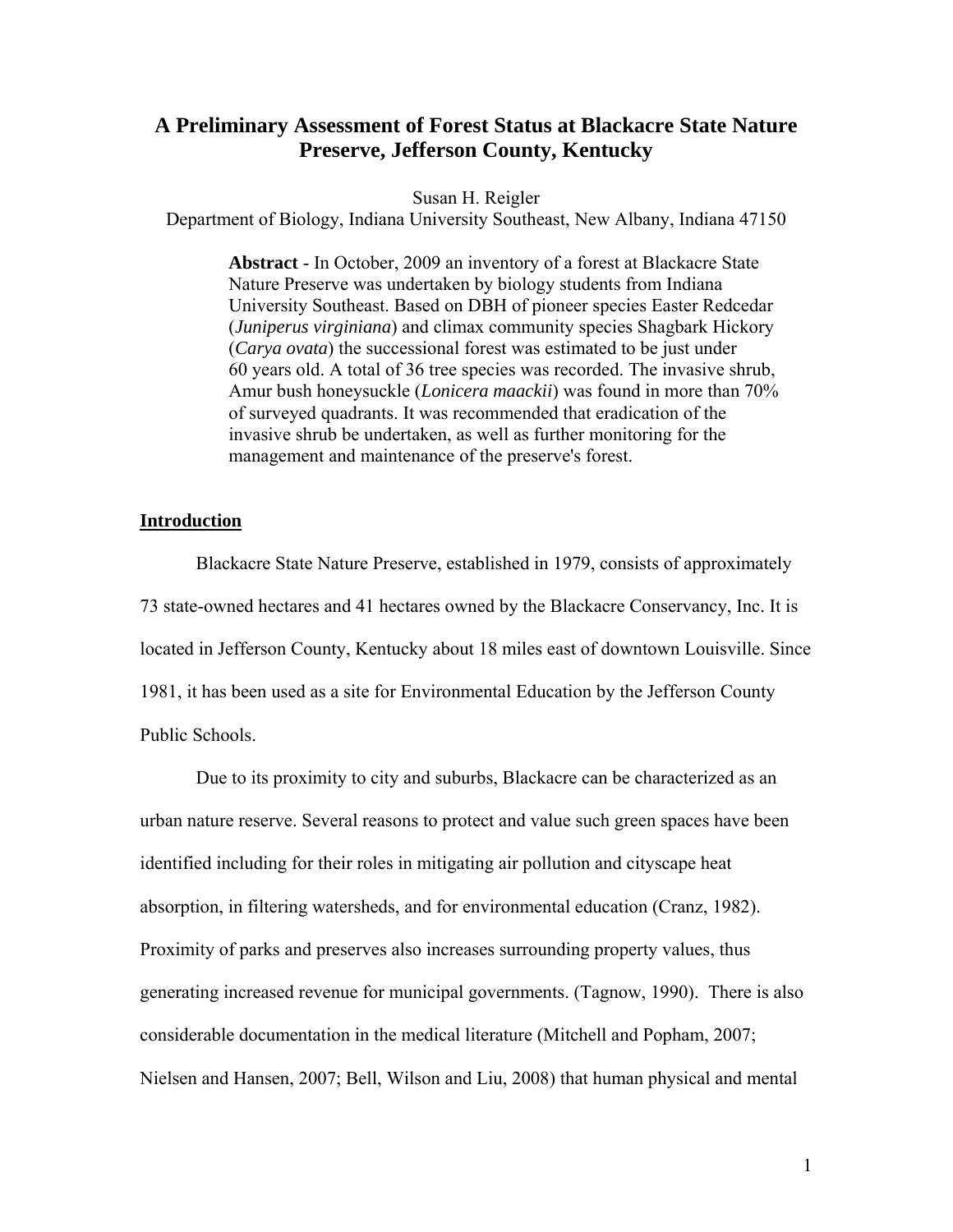health is improved by contact with nature, which by definition, is limited in the urban areas where most people live.

 Part of a post-Revolutionary War land grant, Blackacre was worked as a farm throughout the nineteenth and twentieth centuries. The current habitats on the preserve include secondary successional forest, tall grass prairie replanted on former hay fields and pasture by the Kentucky State Nature Preserves Commission, limestone glade, and transitional edges between these habitats. Streams run through the preserve and there are six human-made ponds.

 One section of forest occupies roughly the northern half of the preserve. The oldest part, with mature hardwoods and native shrub layer, is centered around a ravine carved by two streams, including one fed by a small waterfall. Historically, it was not suitable for cultivation.

 In the 30 years since the preserve was dedicated, most of the woodlands and farmland adjacent to Blackacre have been converted to industrial park, subdivisions and shopping centers. This has contributed to stresses on the preserve typical to those experienced by many urban nature reserves. These include decreased immigration of wildlife from surrounding areas, increased human foot traffic, and the pollution of the watershed by chemical run-off from surrounding roads and lawns.

 As a result of these factors, the natural habitat at Blackacre is fragmented, creating isolated populations of organisms (Radeloff, et al., 2005). Harsh edges, including railroad track, paved roads, an industrial park and subdivisions along north, east and southern boundaries of the preserve exacerbate this isolation.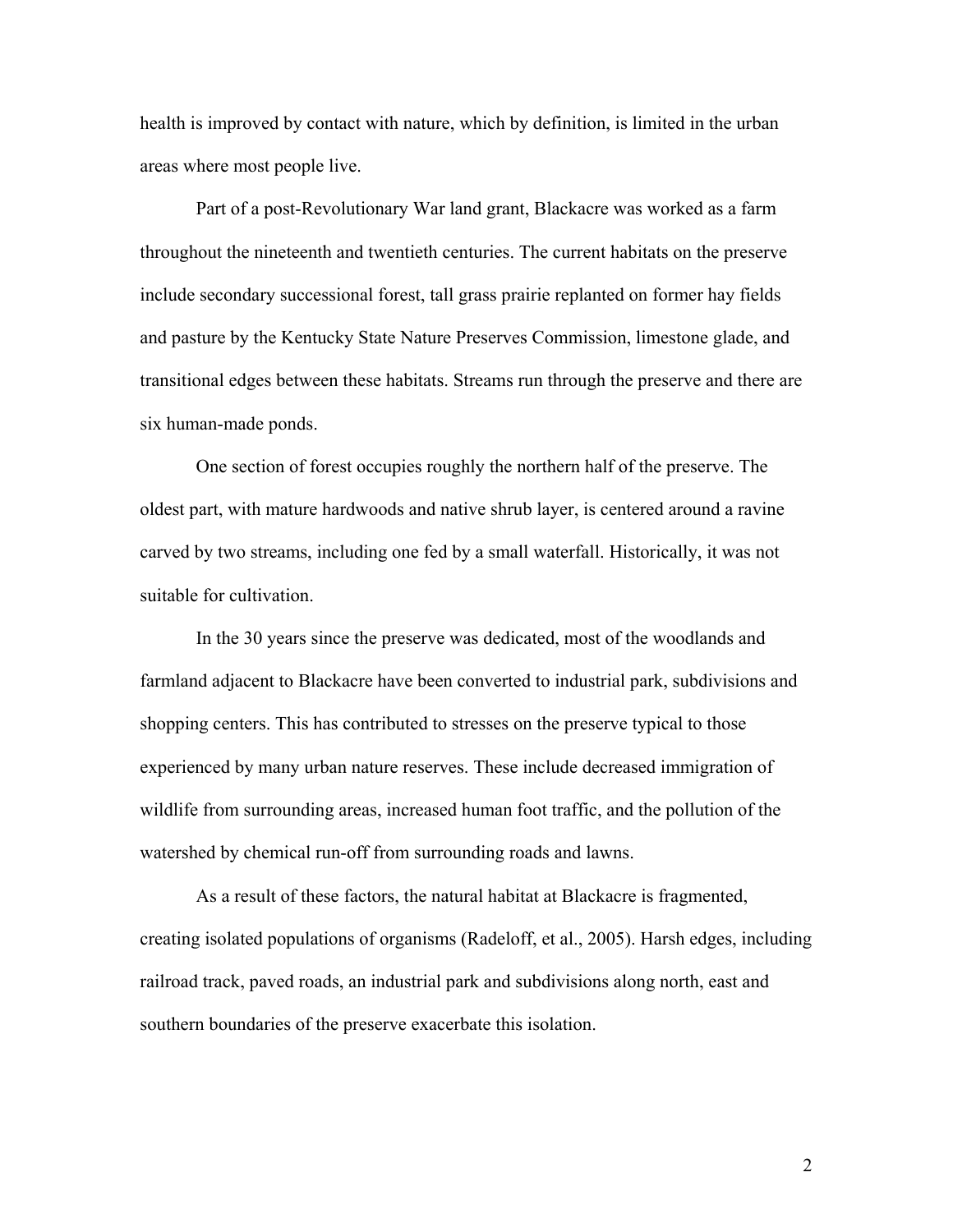The preserve is also plagued by the presence of invasive species, most conspicuously Amur honeysuckle (*Lonicera maackii*). Also referred to as bush honeysuckle, it is listed by the College of Agriculture at the University of Kentucky as the invasive plant species of highest concern in the state (Invasive Species Working Group*,* 2009). Considering that 39 invasive plant species have been identified in Kentucky as "most problematic," with another 48 species identified as "established" (Mahala, 2008), placing Amur honeysuckle at the top illustrates the very serious threat to native biodiversity it represents.

 Amur honeysuckle is an aggressive invasive. It was introduced from China to the United States in the late nineteenth century as an ornamental shrub and entered the Ohio Valley as an invasive species in the early 1960s (Hutchinson and Vankat, 1997). Growing to heights of up to six meters, the shrub produces copious numbers of berries that are readily spread by several species of birds and small rodents. It probably out-competes native species in habitats such as old fields, forest edges and other places where habitat has been disturbed and vegetation is regenerating, because it leafs early in spring and retains leaves quite late into fall. It also has virtually no local species of insect or other predator that feeds on its foliage to any significant extent. The density of bush honeysuckle thickets shades out other vegetation so that biodiversity in areas where it grows is severely reduced. There is also some evidence that it produces an allelopathic substance that prevents growth of other plants near it (Deering and Vankat, 1999). Characterizing it as "ecological cancer" would probably not be too strong a metaphor.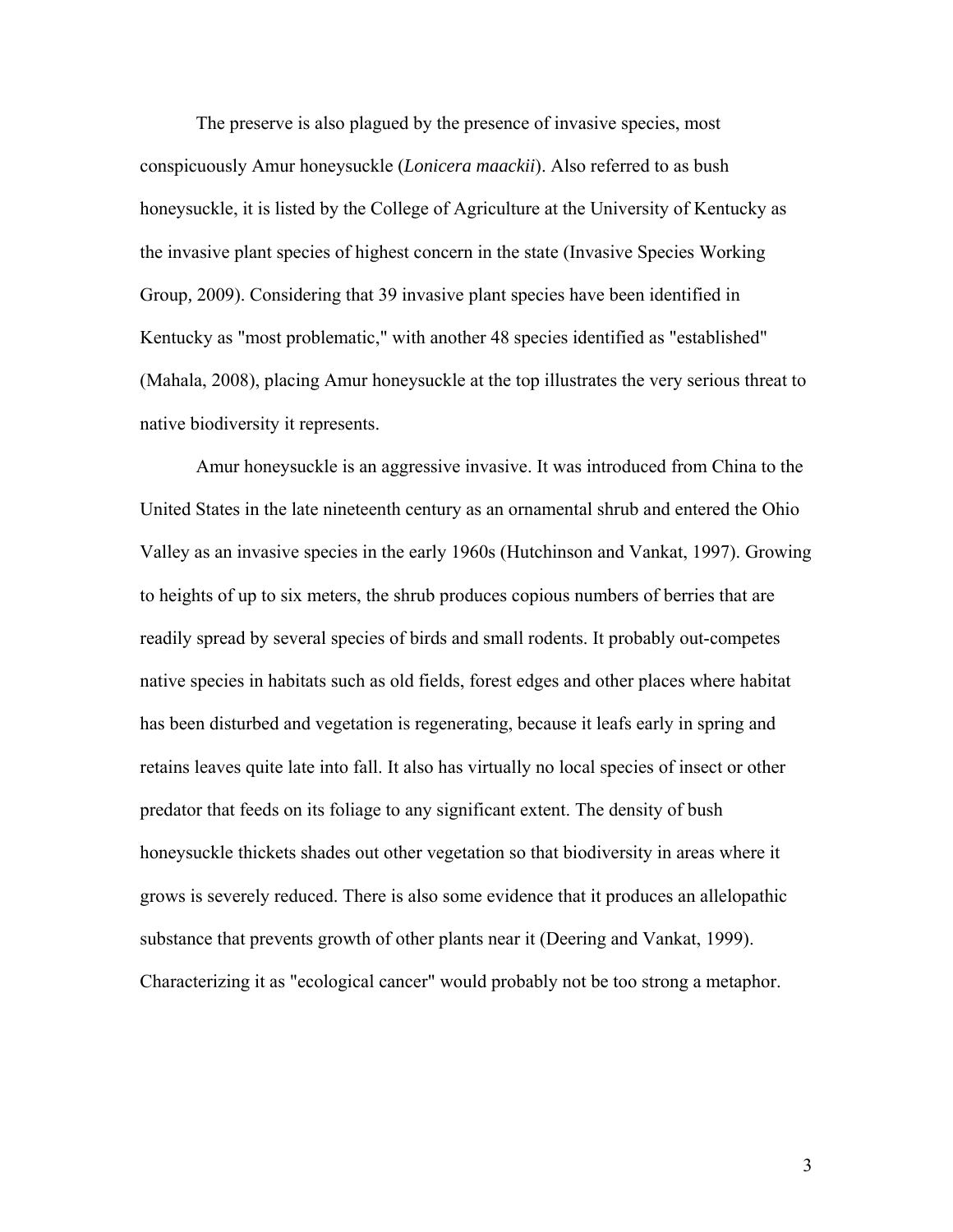The goal of this study was to begin to assess the current status of the forest at Blackacre by measuring the diversity of the tree species (including comparison of the number of pioneer species to climax species), determining the general age of the forest (using tree size, abundance, and density), and by documenting the extent of Amur honeysuckle invasion (presence in proportion of area studied). This information can then be applied toward management decisions to promote the sustainability of the forest, as well as to suggest additional types of surveys and monitoring.

#### **Methods**

Blackacre was located using Google Earth and a forest area in the northern half of the preserve was delineated using the GE Path software. The total area was  $177,658$  m<sup>2</sup>  $(\sim)$  17.77 ha). The resulting map was then overlaid with a numbered grid consisting of 81 quadrants and 24 random numbers were generated using Microsoft Excel to determine data survey points within the grid. Geographical coordinates (survey points) were determined for each of the grid quadrants and four points each were assigned to six teams, each consisting of four individuals, who were members of Dr. Omar Attum's Ecology (M473) class from Indiana University Southeast.

 During the afternoon of 5 October, 2009 the teams of students used Garmin eTrex Venture HC GPS receivers to locate survey points. For each survey point, a five meter radius from the point was measured using a forestry tape measure and a circle using this radius was described. Therefore, the point sample area  $(\pi r^2 = A)$  of each team was  $3.14 \text{ X } 5^2 = 78.5 \text{ m}^2$ .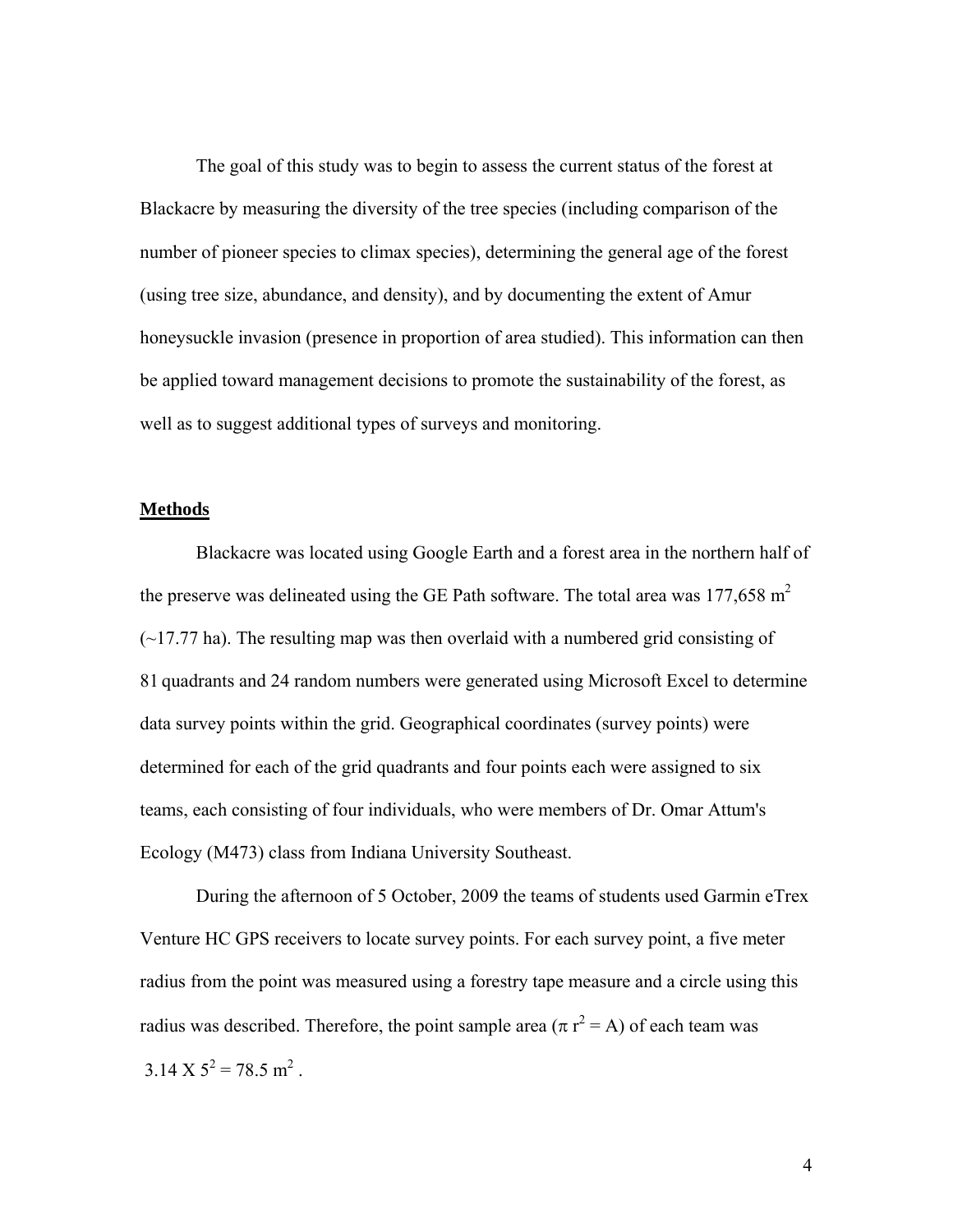Each tree of sapling size or greater, within these 78.5  $m<sup>2</sup>$  areas, was identified using a variety of keys and field guides (including Sibley, 2009). Dead trees were not included. Diameter at breast height (DBH) of each tree was recorded in centimeters. This was used to calculate age distribution. The presence or absence of Amur honeysuckle was also noted and recorded for each sampling point.

The total area of sampling coverage was  $1727 \text{m}^2$  ( $\sim 0.17$  ha). This represented 22 points of 78.5 m<sup>2</sup> each. (Two of the original 24 were not reached that afternoon.) Thus, the sampled area was approximately 1% of the total study site of 177,658 m<sup>2</sup> or 17.77 hectares. (0.17 ha of 17.77 ha).

 Abundance of total trees, as well as abundance of each tree species identified, was calculated by dividing the number of trees sampled by the area of sample coverage  $(1727m<sup>2</sup>)$  to determine density and then multiplying this density by the total forest area : Abundance = Density X 177,658 m<sup>2</sup>. (See Table 1.)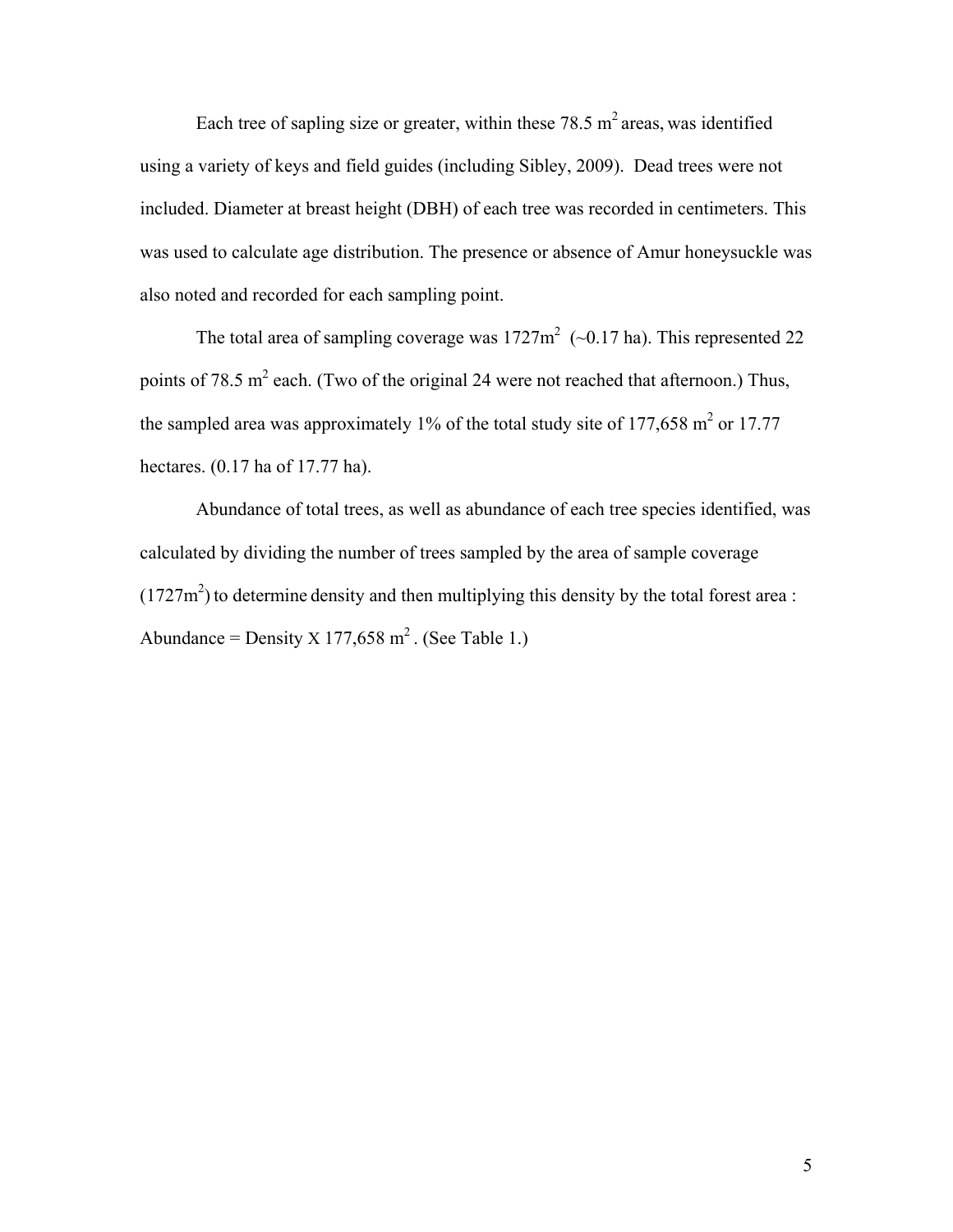### **Results**

### **Species Diversity and Tree Abundance**

The sample area was found to contain 238 individuals larger than seedlings representing 36 species of trees (Table 1). The most abundant species were Eastern Redcedar (*Juniperus virginiana*) and Common Pawpaw (*Asimina triloba*) representing 18.1% and 10.15% respectively of total trees observed.

 The least common species, each representing 0.4% of the number of trees, were Tuliptree (*Liriodendron tulipifera*), American Witch-hazel (*Hamamelis virginiana*), Sweetgum (*Liquidambar styraciflua*), Kentucky Coffeetree (*Gymnocladus dioicus*), Black Locust (*Robinia pseudoacacia*), Black Walnut (*Juglans nigra*), Butternut (*J. cinerea*), Pignut Hickory (*C. glabra*), American Hornbeam (*Carpinus caroliniana*), Chinkapin Oak (*Q. muehlenbergii*), Red Mulberry (*Morus rubra*), Red Maple (*Acer rubrum*), and Black Ash (*Fraxinus nigra).* 

Estimated tree population of the study area based on calculations was 24,114 trees, with an overall density of 1,357 trees/ha.

Using Simpson's Index of Diversity (Magurran, 1988) where  $1 =$  maximum diversity (each individual organism is a different species) and  $0 =$  no diversity (all individuals belong to the same species) the tree species diversity of the surveyed forest was 0.933.

$$
D = \frac{\sum n (n-1)}{N (N-1)} \qquad D = \frac{3783}{238 (238-1)} \qquad D = 0.067 \qquad 1 - 0.067 = 0.933
$$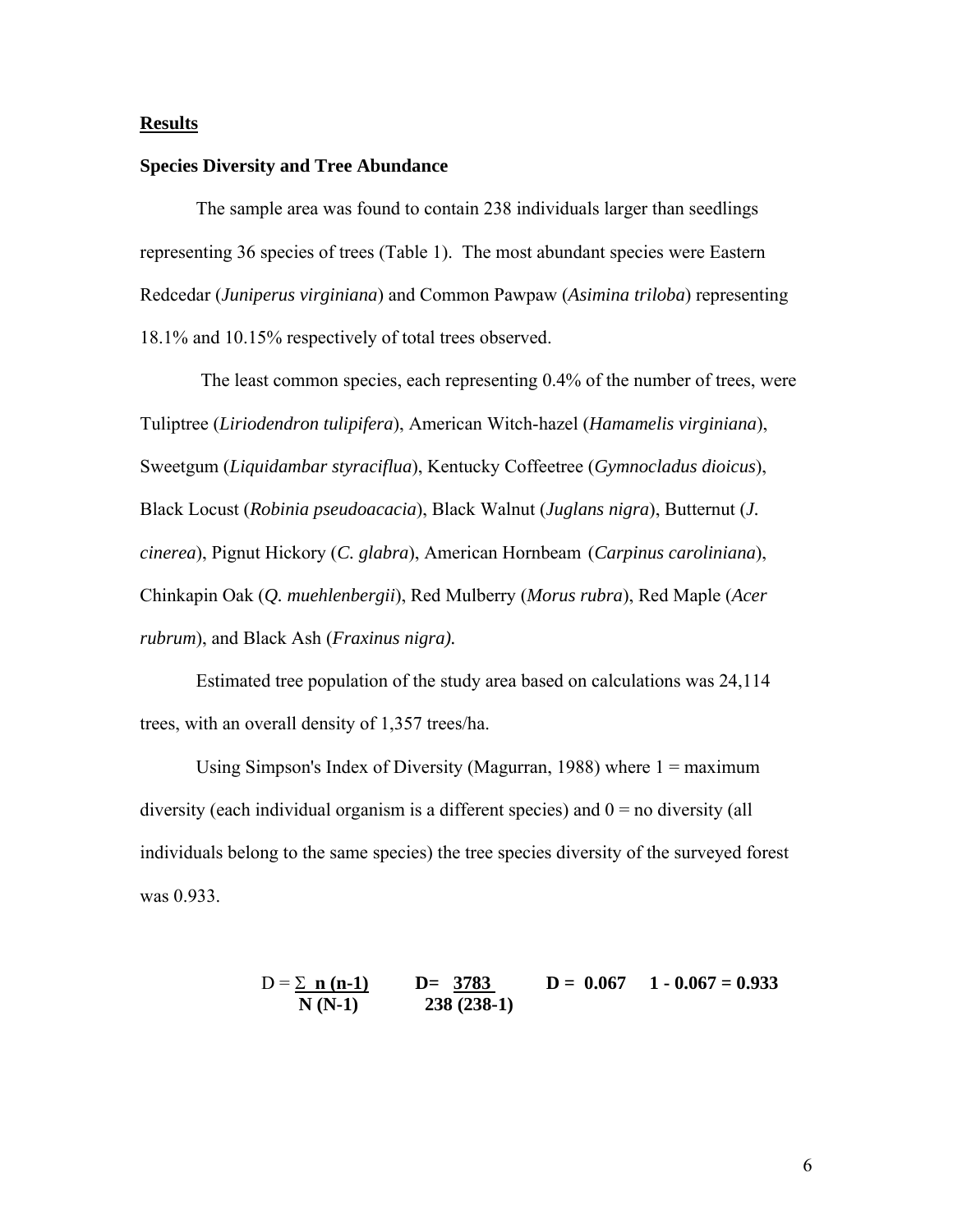| Common Name                                                     | Latin Name              | N                        | Density<br>(Trees/ha) |        | Abundance Proportion P/C<br>$\%$ |               |  |
|-----------------------------------------------------------------|-------------------------|--------------------------|-----------------------|--------|----------------------------------|---------------|--|
| Eastern Redcedar                                                | Juniperus virginiana    | 43                       | 249                   | 4424   | 18.1                             | $\mathbf{P}$  |  |
| Common Pawpaw                                                   | Asimina triloba         | 24                       | 139                   | 2470   | 10.1                             | $\mathcal{C}$ |  |
| Tuliptree                                                       | Liriodendron tulipifera | 1                        | 5                     | 89     | 0.4                              | $\mathcal{C}$ |  |
| AmericanWitch-hazel                                             | Hamamelis virginiana    | 1                        | 5                     | 89     | 0.4                              | $\mathcal{C}$ |  |
| Sweetgum                                                        | Liquidambar styraciflua | $\mathbf{1}$             | 5                     | 89     | 0.4                              | $\mathcal{C}$ |  |
| Kentucky Coffeetree                                             | Gymnocladus dioicus     | 1                        | 5                     | 89     | 0.4                              | $\mathcal{C}$ |  |
| Honeylocust                                                     | Gleditsia triacanthos   | 3                        | 17                    | 302    | 1.2                              | $\mathcal{C}$ |  |
| <b>Black Locust</b>                                             | Robinia pseudoacacia    | $\mathbf{1}$             | 5                     | 89     | 0.4                              | $\, {\bf P}$  |  |
| Eastern Redbud                                                  | Cercis canadensis       | 8                        | 46                    | 817    | 3.3                              | $\mathbf{P}$  |  |
| <b>Black Walnut</b>                                             | Juglans nigra           | 1                        | 5                     | 89     | 0.4                              | $\mathcal{C}$ |  |
| <b>Butternut</b>                                                | J. cinerea              | 1                        | 5                     | 89     | 0.4                              | $\mathcal{C}$ |  |
| Shagbark Hickory                                                | Carya ovata             | 16                       | 93                    | 1653   | 6.7                              | $\mathcal{C}$ |  |
| Shellbark Hickory                                               | C. laciniosa            | $\overline{4}$           | 23                    | 409    | 1.6                              | $\mathcal{C}$ |  |
| Pignut Hickory                                                  | C. glabra               | 1                        | 5                     | 89     | 0.4                              | $\mathcal{C}$ |  |
| American Hornbeam                                               | Carpinus caroliniana    | $\mathbf{1}$             | 5                     | 89     | 0.4                              | $\mathcal{C}$ |  |
| American Beech                                                  | Fagus grandifolia       | $\overline{2}$           | 11                    | 195    | 0.8                              | $\mathcal{C}$ |  |
| <b>American Chestnut</b>                                        | Castanea dentata        | 3                        | 17                    | 302    | 1.2                              | $\mathcal{C}$ |  |
| Northern Red Oak                                                | Quercus rubra           | 3                        | 17                    | 302    | 1.2                              | $\mathcal{C}$ |  |
| Eastern Black Oak                                               | O. velutina             | 7                        | 40                    | 711    | 3.0                              | $\mathcal{C}$ |  |
| Eastern White Oak                                               | Q. alba                 | 7                        | 40                    | 711    | 3.0                              | $\mathcal{C}$ |  |
| Chinkapin Oak                                                   | Q. muehlenbergii        | 1                        | 5                     | 89     | 0.4                              | $\mathcal{C}$ |  |
| Common Post Oak                                                 | O. stellata             | 5                        | 29                    | 515    | 2.1                              | $\mathcal{C}$ |  |
| Eastern Cottonwood                                              | Populus deltoides       | $\overline{\mathcal{A}}$ | 23                    | 409    | 1.6                              | ${\bf P}$     |  |
| Red Mulberry                                                    | Morus rubra             | 1                        | 5                     | 89     | 0.4                              | $\mathcal{C}$ |  |
| Southern Hackberry                                              | Celtis laevigata        | 17                       | 98                    | 1741   | 7.1                              | $\mathbf{P}$  |  |
| American Elm                                                    | Ulmus americana         | 4                        | 23                    | 409    | 1.6                              | $\mathcal{C}$ |  |
| Slippery Elm                                                    | U. rubra                | 8                        | 46                    | 817    | 3.3                              | $\mathcal{C}$ |  |
| Red Maple                                                       | Acer rubrum             | 1                        | 5                     | 89     | 0.4                              | $\mathcal{C}$ |  |
| Silver Maple                                                    | A. saccharinum          | 15                       | 87                    | 1546   | 6.3                              | $\mathcal{C}$ |  |
| Sugar Maple                                                     | A. saccharum            | 13                       | 75                    | 1333   | 5.4                              | $\mathcal{C}$ |  |
| <b>Black Maple</b>                                              | A. nigrum               | 10                       | 58                    | 1031   | 4.2                              | $\mathcal{C}$ |  |
| Boxelder                                                        | A. negundo              | 13                       | 75                    | 1333   | 5.4                              | $\mathcal{C}$ |  |
| Flowering Dogwood                                               | Cornus florida          | $\sqrt{2}$               | $11$                  | 195    | $0.8\,$                          | $\mathbf C$   |  |
| White Ash                                                       | Fraxinus americana      | 5                        | 29                    | 515    | 2.1                              | $\mathcal{C}$ |  |
| Green Ash                                                       | F. pennsylvanica        | 8                        | 46                    | 81     | 3.3                              | $\mathcal{C}$ |  |
| <b>Black Ash</b>                                                | F. nigra                | 1                        | 5                     | 89     | 0.4                              | $\mathcal{C}$ |  |
| Total Species 36                                                | Total Tree Numbers      | 238                      | Est. Total Pop.       | 24,114 |                                  |               |  |
| Each sample plot = $0.1727$ ha<br>Total Study Site = $17.77$ ha |                         |                          |                       |        | Total Tree Density = $1357/ha$   |               |  |

# Table 1. Forest composition of Blackacre State Nature Preserve - Jefferson County, KY

 $N =$  Number of Trees Recorded at Sample Waypoints  $P =$  Pioneer Species C= Climax Species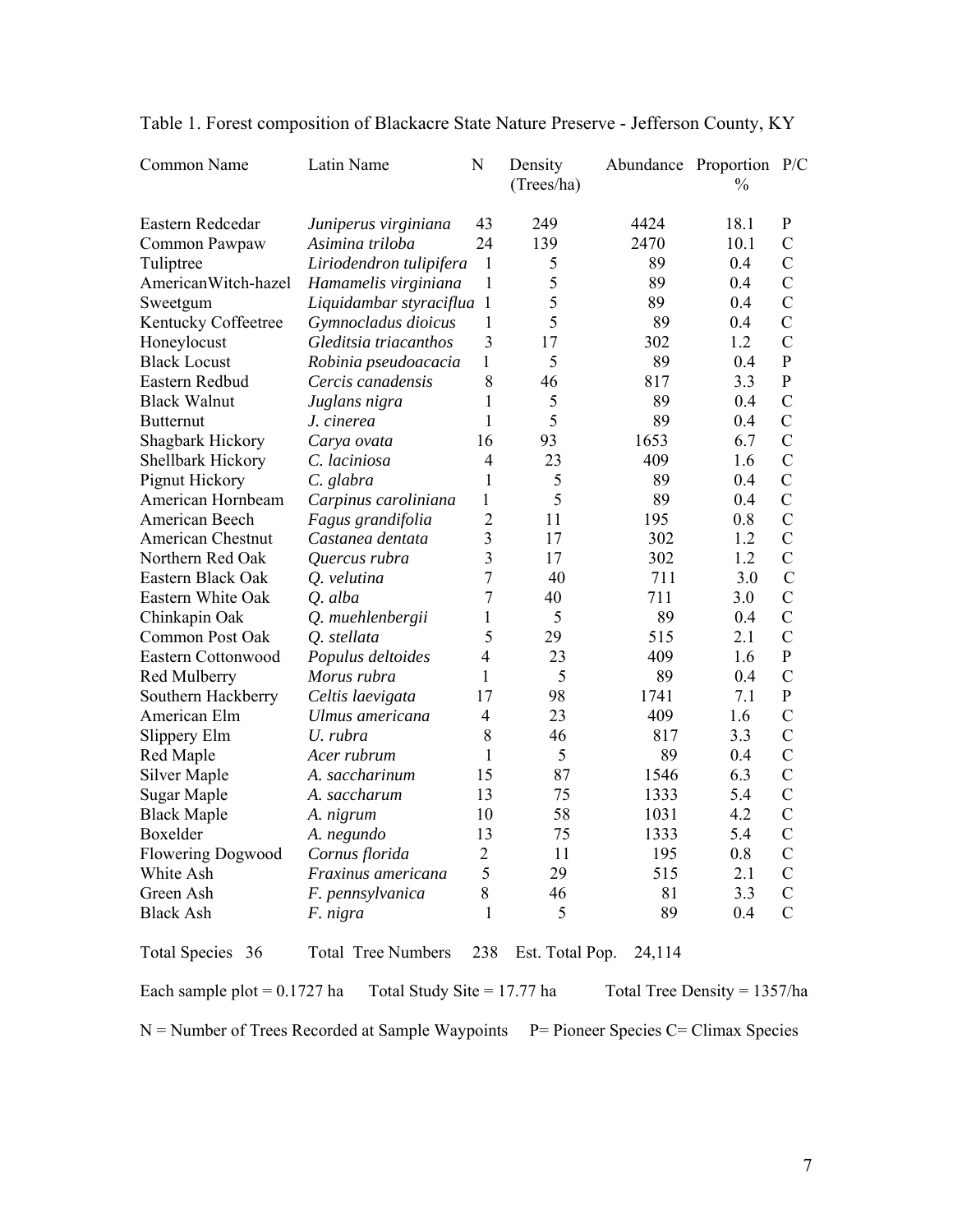### **Forest Age**

Measurements that can be used to estimate the age of a forest include the size of the trees and the abundance of pioneer (successional) species to old growth (climax) species. Over time, the fast-growing, rapidly maturing and short-lived pioneer species will be replaced by slow-growing, late-maturing and long-lived climax species. In a temperate deciduous forest, these climax species will include both large, mature hardwood trees comprising the canopy layer and smaller trees in the shrub or understory layer. As the forest ages and trees become larger with maturity, the average DBH becomes larger and the density (individuals/ $m<sup>2</sup>$ ) becomes smaller.

 Of the 36 species identified, four were pioneer species and 32 were climax species (Table 1), (Burns and Honkala, 1990). The relationship between a pioneer species, Eastern Redcedar size (DBH) and abundance was compared (Figure 1), as was the relationship between size of Eastern Redcedars, to combined tree abundance. (Figure 2). For a climax species, Shagbark Hickory, the relationship between overall tree density and mean shagbark size was measured (Figure 3).



 Figure 1. Relationship between Eastern Redcedar (*Juniperus virginiana*) DBH (cm) and Abundance (N)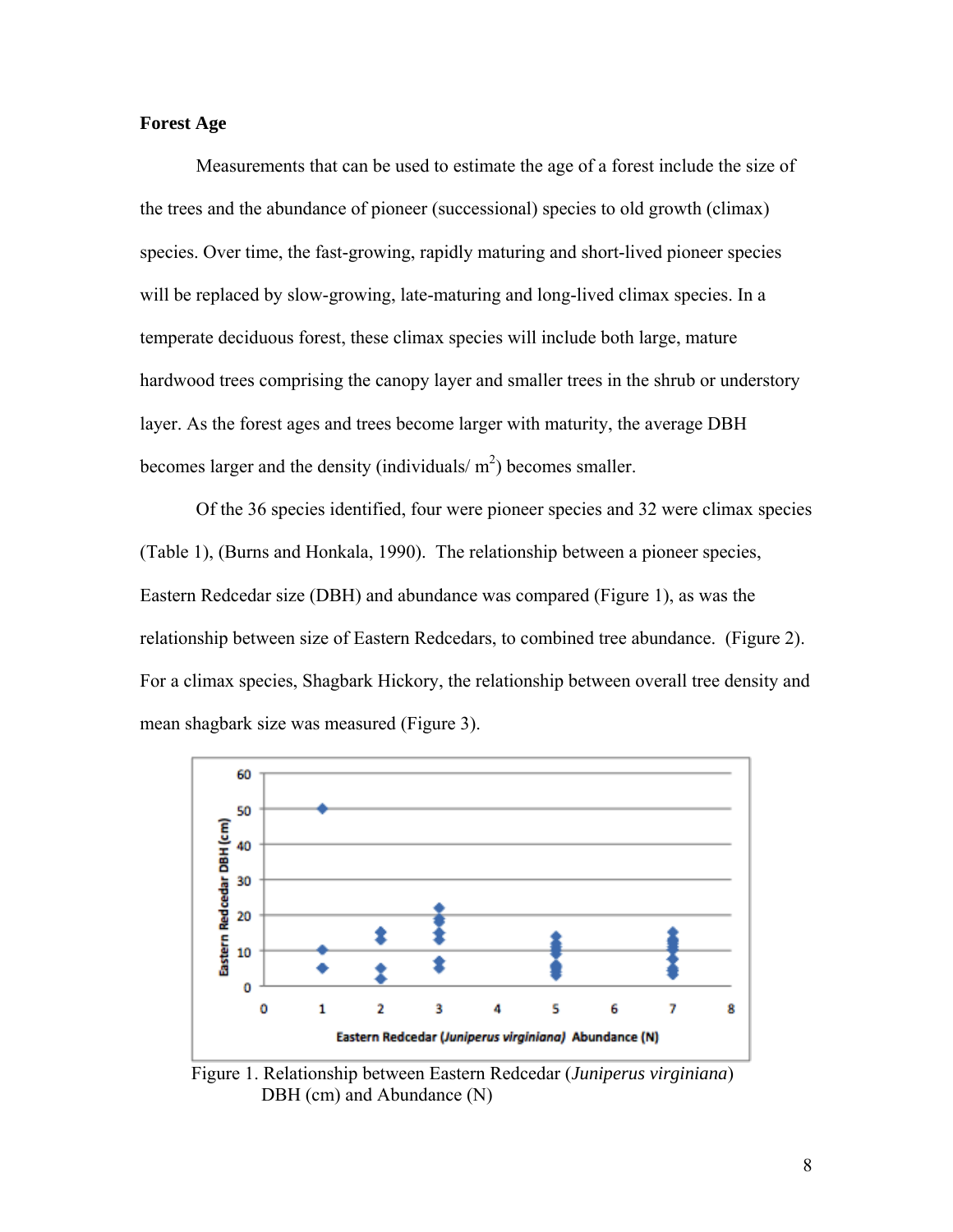

 Figure 2. Relationship between eastern Redcedar (*Juniperus virginiana*) DBH (cm) and combined tree species abundance.



 $High = 1$  tree/3.57 m<sup>2</sup> Low = 1 tree/ 7.13 m<sup>2</sup>

Figure 3. Relationship between Overall Tree Density (trees/ $m<sup>2</sup>$ ) and Mean DBH of Shagbark Hickory (*Carya ovata*)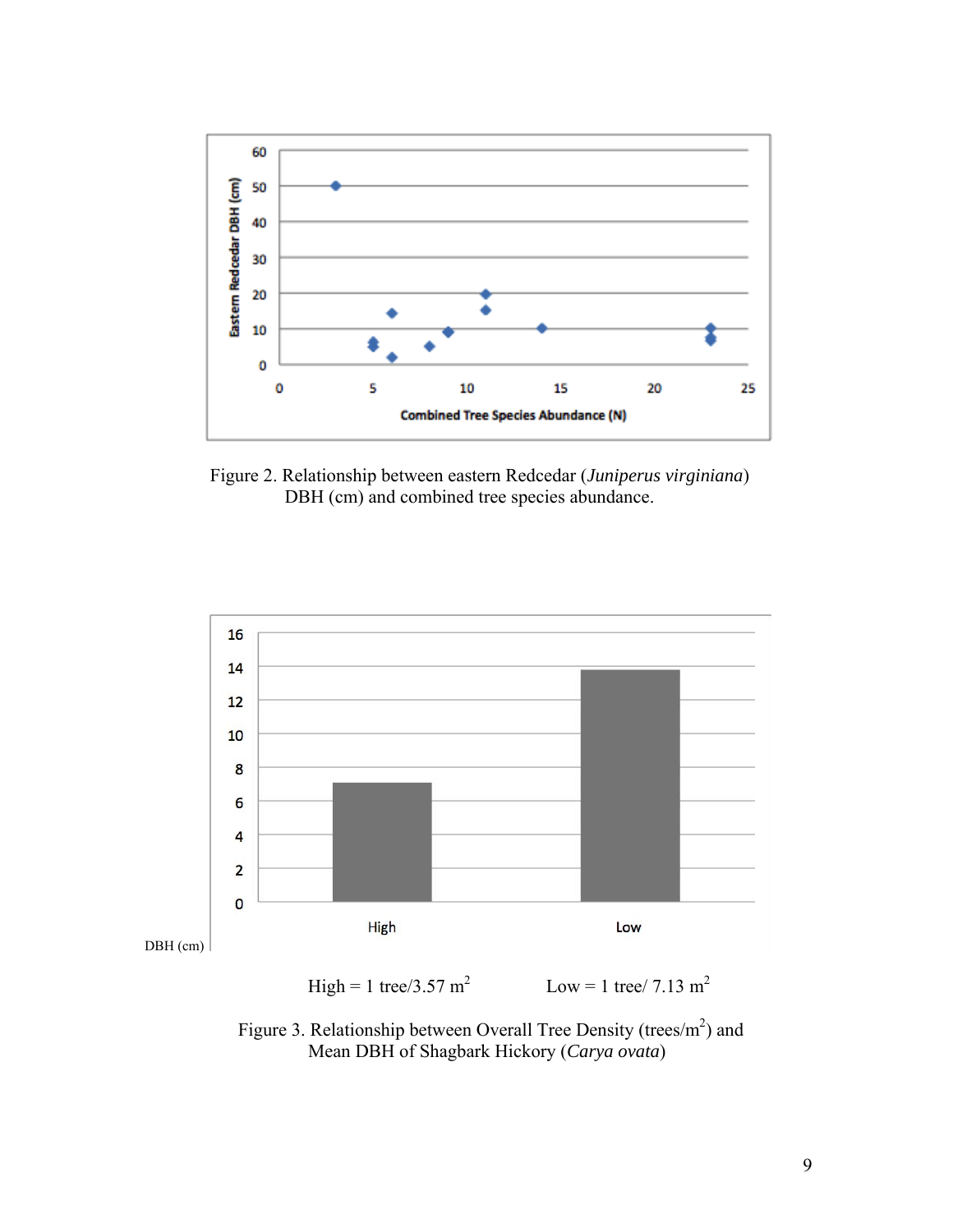The even distribution both of size among the Redcedars (Figure 1) and the relationship between Redcedar size and overall tree abundance indicates lack of both intraspecific and interspecific competition. In other words, the trees have not reached the size where they will be competing for space and nutrients, which means the forest is relatively young (Packham and Harding, 1982).

 Redcedar reaches reproductive maturity at 6-10 DBH. Age in years can vary depending upon soil, rainfall and other conditions. (Swihart and Picone, 1998). Shagbark hickory, however, usually reaches maturity at age 60 years (Burns and Honkala, 1990). Since nearly all individuals of this species are estimated to be under 60, this also suggests the relative youth of the forest.



Figure 4. Age Distribution (in years) of Shagbark Hickory (*Carya ovata*)



Figure 5. DBH Size Distribution of Eastern Redcedar (*Juniperus virginiana*)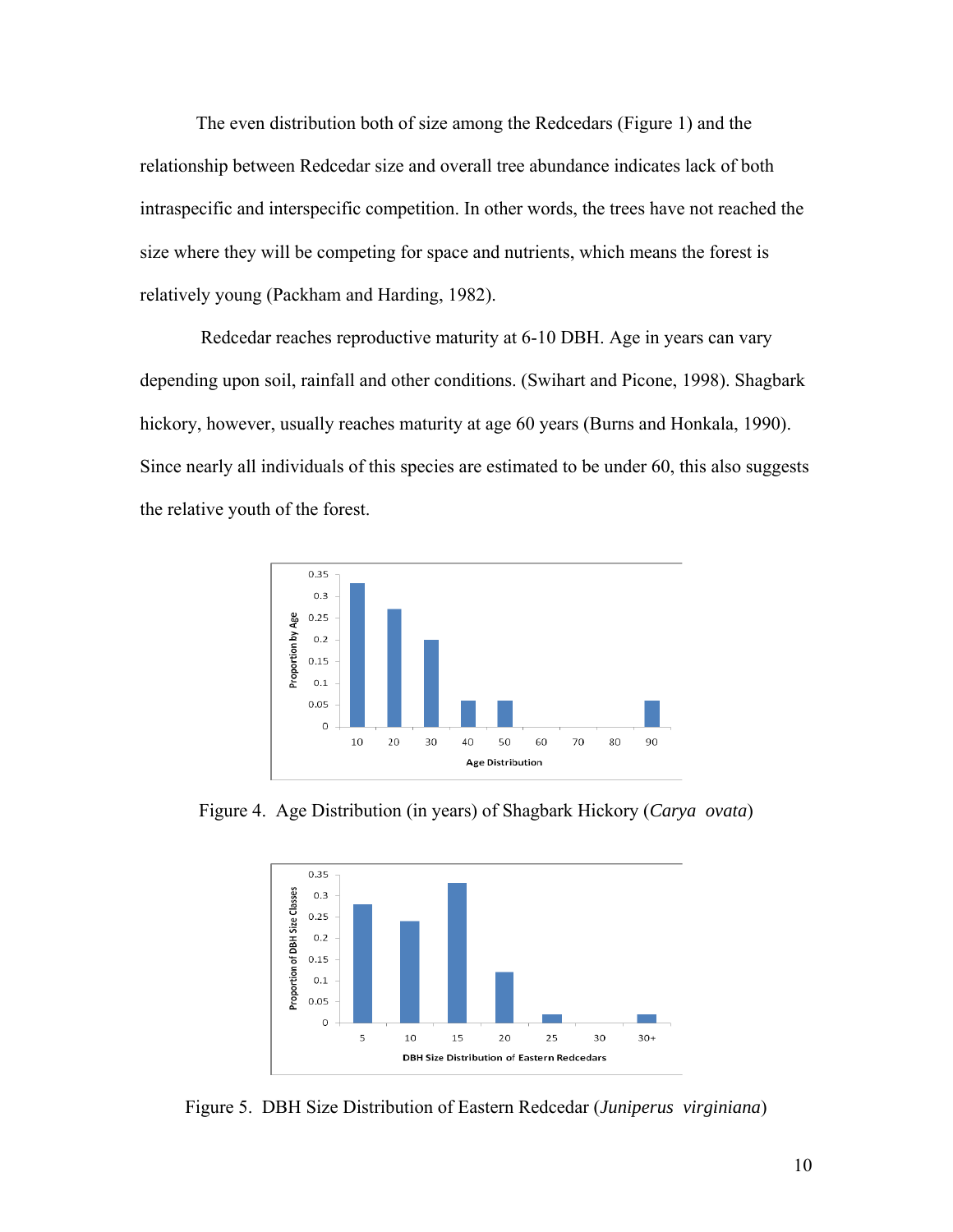Where the mean DBH of the Shagbark Hickories is small, population density is high and where mean DBH is large, population density is lower (Figure 3), showing that this climax species population is in the process of maturing and selection of better adapted individuals is taking place.

 Based upon density, extent of competition, and ages of the pioneer species Eastern Redcedar population (Figure 4) and of the climax species Shagbark Hickory population (Figure 5), the overall age of the forest is young. It is probably less than 60 years old.

### **Amur Honeysuckle Presence**

The forest surveyed is bisected into two patches of approximately equal area by a gravel road that runs to the northern boundary of Blackacre. A railroad track and a twolane paved road delineate this boundary. Due to conditions, including sunlight, needed for its germination and growth, Amur honeysuckle can be expected at forest edges (Hutchinson and Vankat, 1997). It was recorded in 75% of the points surveyed in one patch and 70% of the points in the other. The relatively narrow shape of the forest means that large areas, virtually all of the forest, are influenced by edge effect.

 Field observation of Amur honeysuckle presence does show, however, that the largest and densest growth is near outer forest edges (Figure 6). Only the very innermost area, the ravine below and north of the waterfall, is nearly free of Amur honeysuckle. (Figure 7). This area was not represented in the randomly selected points.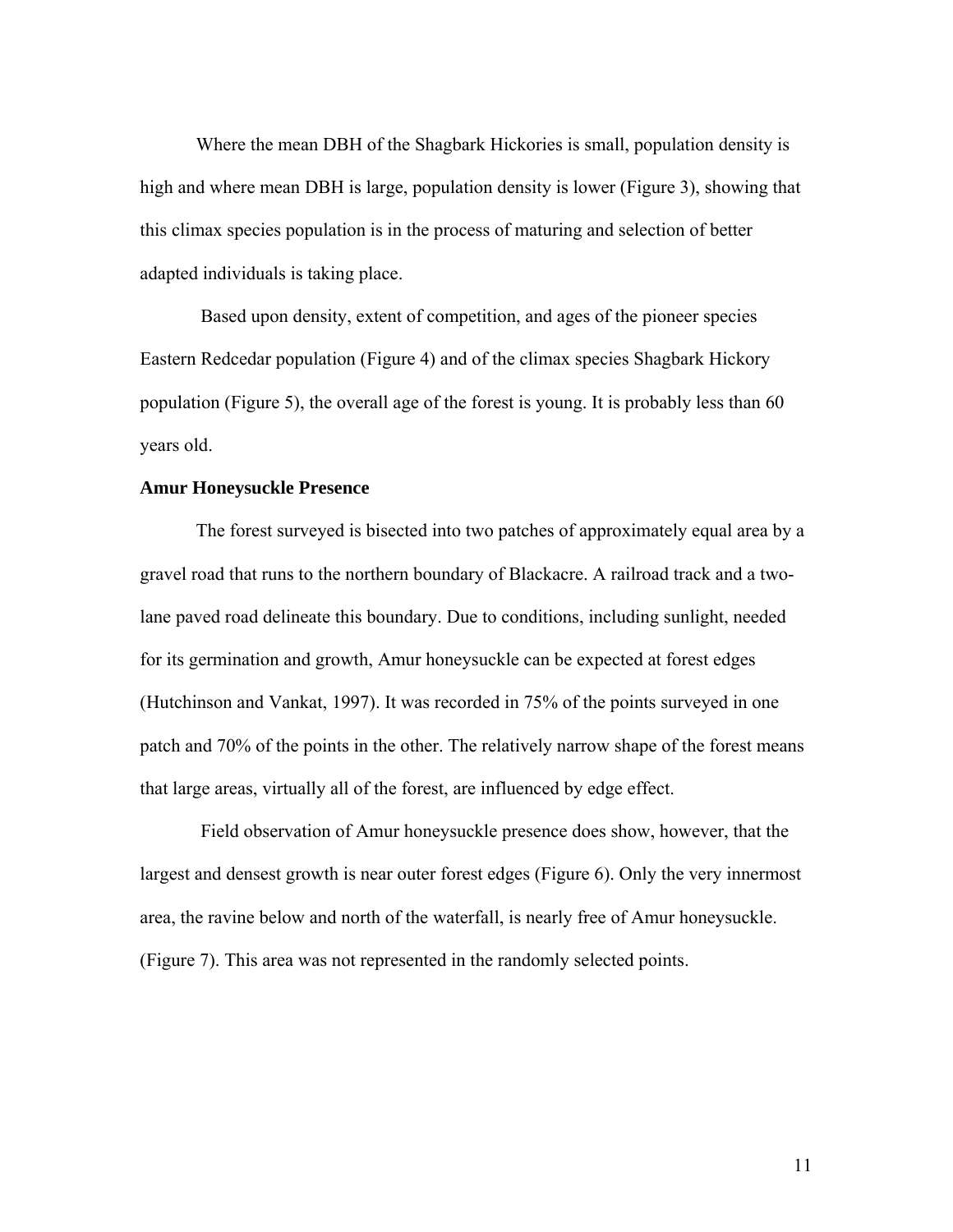

Fig. 6. Interior portion of Blackacre forest free of invasives. Understory comprised of Pawpaw (*Asimina triloba*) and Redbuds (*Cercis canadensis*). 31 October, 2009.



Fig. 7. Edge of Blackacre forest with understory dominated by invasive Bush honeysuckle (*Lonicera maackii*). 24 November, 2009.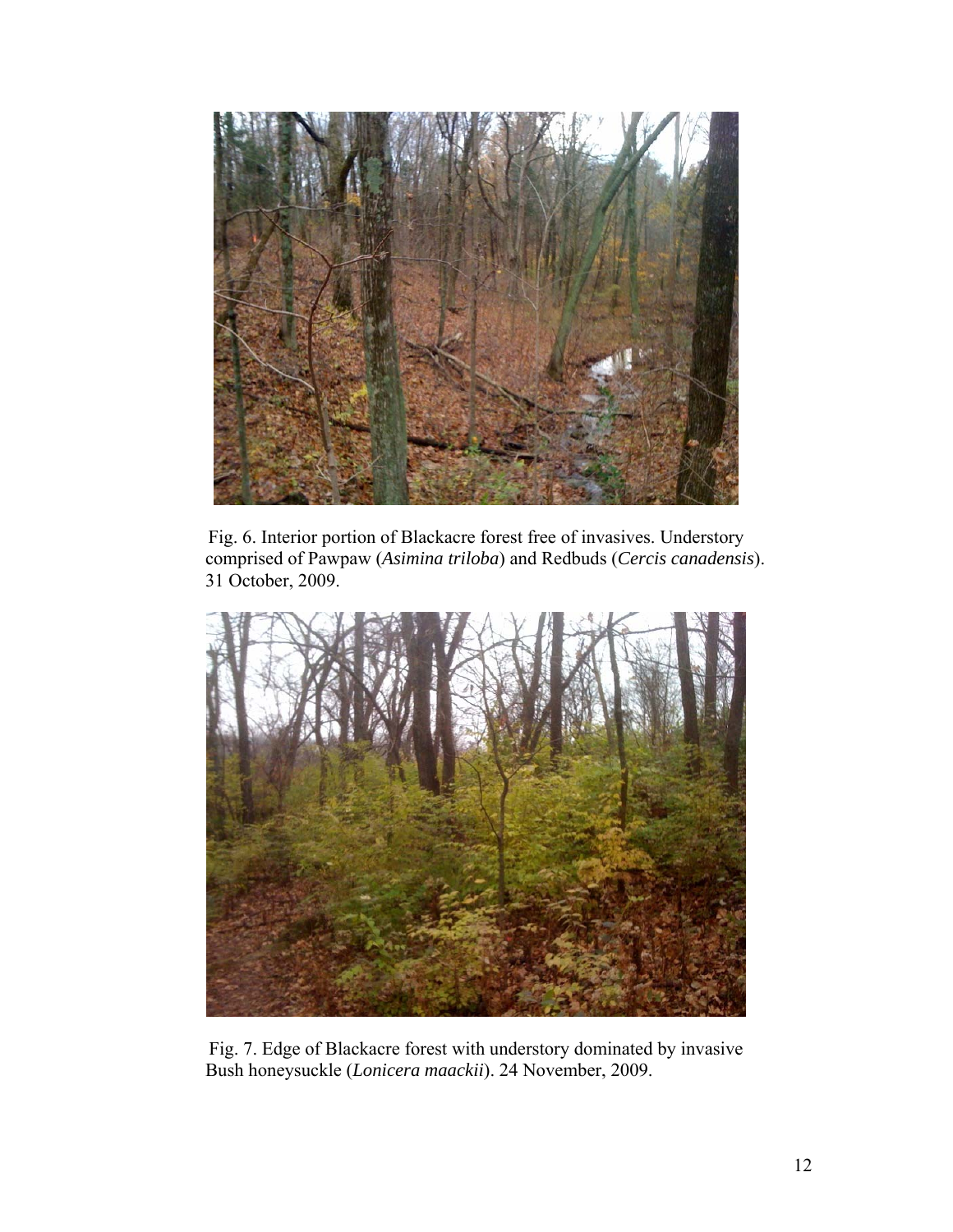### **Discussion**

 This survey suggests that the Blackacre forest is a young forest undergoing ecological succession. Some 30.5% of recorded individuals were pioneer species and 69.5% were climax species. Of these climax species many, based on DBH, have not yet reached reproductive maturity (Burns and Honkala, 1990), which will enable the forest to sustain itself. The process of succession towards a mature, sustainable hardwood forest, rich in biodiversity, is also under threat of substantial disruption by invasive Amur honeysuckle (*Lonicera maackii*).

 In order to measure the status of succession, representative pioneer species (Eastern Redcedar, *Juniperus virginiana*) and representative climax species (Shagbark Hickory, *Carya ovata*) were chosen based upon their abundance. The DBH of the Redcedar and Shagbark Hickory population, related to overall abundance, demonstrated the succession process. In the areas where Redcedars predominated, succession is relatively new. Evenness and abundance of Shagbark Hickories show that they have become established over other species, and are in the process of becoming an established canopy species.

 While the diversity of tree species is high, 0.933 (Simpson's Index of Diversity), the pattern of diversity is not even. Of the 36 species recorded, 13 were represented by only one individual each. This comprised a mere 5.2% of the overall tree population.

 On the other hand, 13 species, comprising 41.2 % of the tree population, were members of three genera characteristic of mature hardwood forests in the Ohio Valley (Stein, Kutner and Adams, 2000), namely hickory (*Carya*), oak (*Quercus*) and maple (*Acer*).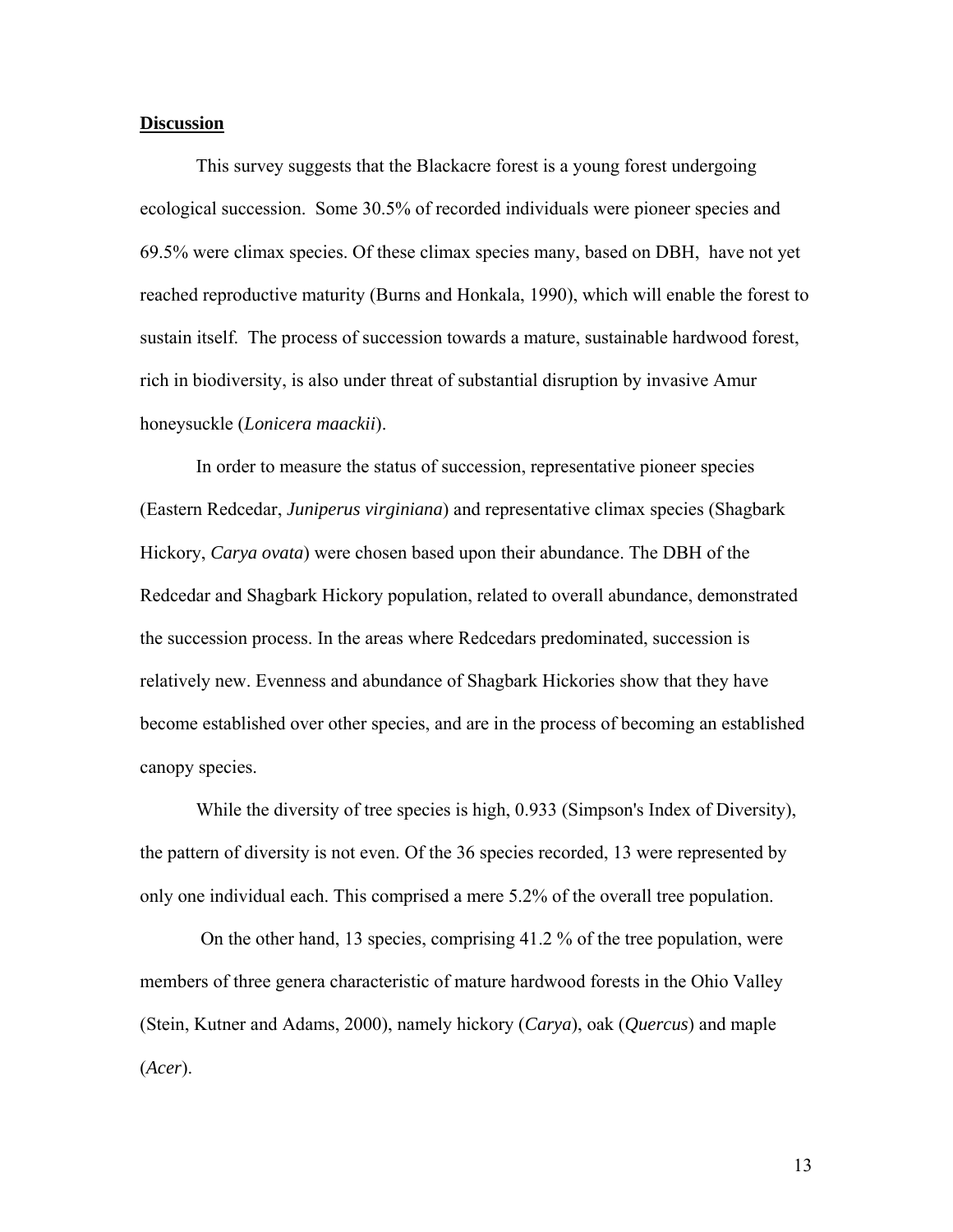Native shrub layer is also well represented in some areas of the forest given the fact that 10.1% of the trees recorded were Common Pawpaw (*Asimina triloba*). So the potential for a mature forest that will support a diversity of tree and associated diverse spring wildflower species and native bird species is present (Barnes, et.al., 1998).

 Bias in tree records should be noted. Many of the recorders of the field data were inexperienced in tree identification, meaning that some species may have been misidentified. For example, it is highly unlikely, indeed impossible, that mature American Chestnuts (*Castanea dentata*) would be found here. The chestnut blight eliminated mature individuals decades ago. Immature individuals persist and a small number have been observed at Blackacre (Reigler, 2008). But, trees that were recorded as American Chestnuts were very probably American Beeches (*Fagus grandifolia*), which have similarly-shaped leaves. A second bias would have resulted from not recording seedlings, which can be difficult to identify.

 A third bias, which may have affected species distribution and diversity data included small sample size (1% of area) and the random distribution of sample points. Many forest tree species recorded at Blackacre (Reigler, 2008) were not recorded in this survey, including Sycamore (*Platanus occidentalis*), Black Walnut (*Juglans nigra*), and Pin Oak (*Quercus palustris*). A survey that would include 10% of the forest would reveal a more accurate species distribution profile.

 The most important factor affecting management and protection of the Blackacre forest is the presence of Amur honeysuckle and the threat it poses to biodiversity as it out-competes and eliminates other shrub species important as food plants for native insects, birds and mammals. It also destroys woodland wildflower habitat (Woods, 1993).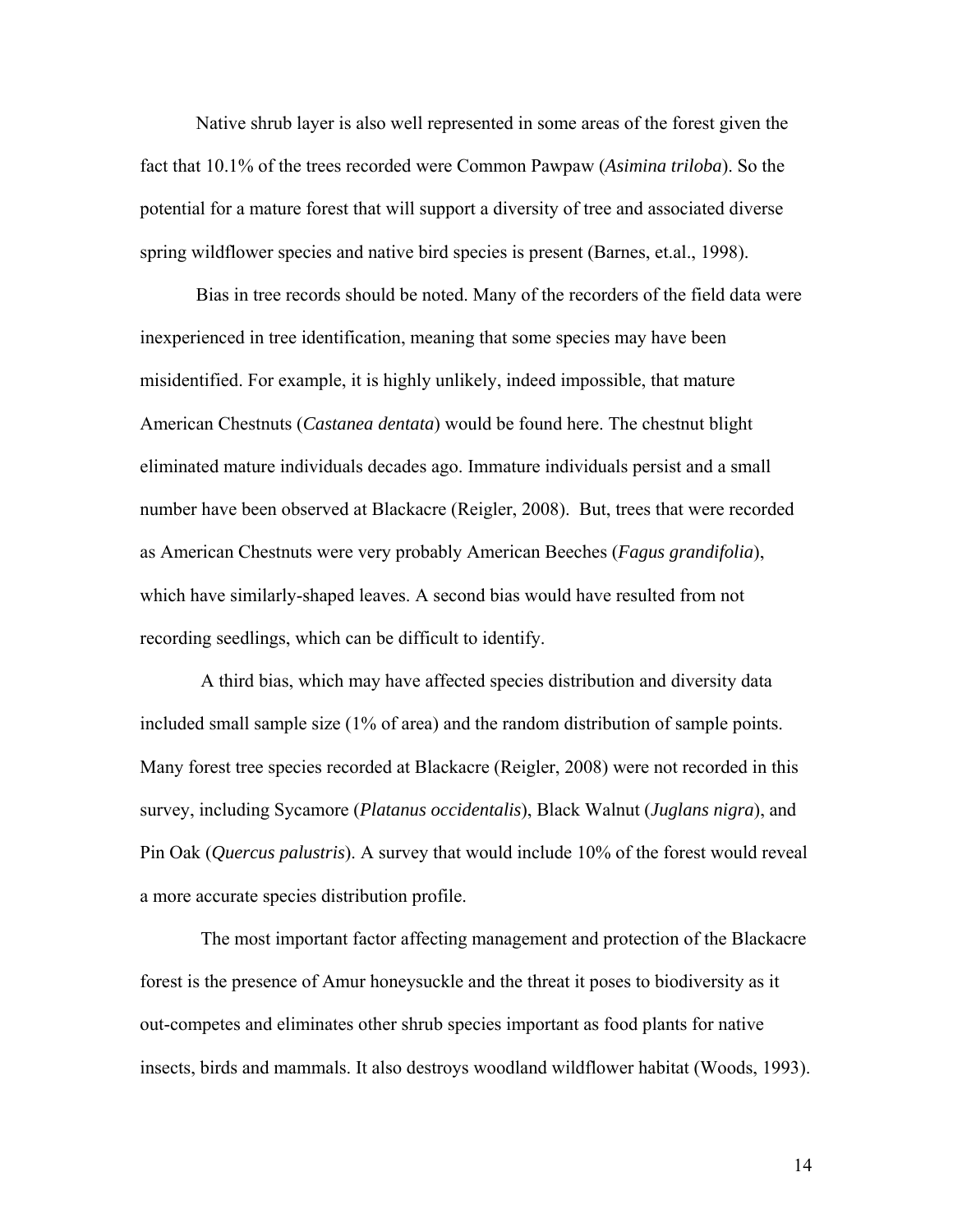This could have a profound impact on Blackacre State Nature Preserve in its role as an environmental education center and site for public activities such as birding and wildflower observation. Low biodiversity and lack of ecological sustainability would greatly diminish the value of Blackacre for these activities.

 Given the widespread growth of Amur honeysuckle and the young age of the forest, immediate steps should be taken to eradicate the honeysuckle. Priority should be given to the areas of the forest nearest the growth of native shrub layer (Common Pawpaw, Redbud and Flowing Dogwood). When Amur honeysuckle bushes are under a meter high, they are not yet producing seeds and are easily removed (Deering and Vankat, 1999). Since the honeysuckle retains green leaves into November and early December, long after native woody plants have lost their leaves, it is easy to identify and eradicate Amur honeysuckle during these months.

 A more detailed survey of Amur honeysuckle distribution throughout Blackacre, and a population estimate, should be undertaken to determine the costs of eliminating the invasive. There are also several strategies for control (Anderson, 1990), so studies to determine which would be most effective are needed. Strategies for restoration of native shrub layer also need to be reviewed (Hartman and McCarthy, 2004). Given that both eradication and restoration are labor-intensive, and therefore expensive processes, areas in need of greatest invasive control need to be identified and given priority in order to facilitate the sustainable growth of the nature preserve's forest ecosystem and to protect the species diversity important to maintaining Blackacre as a Kentucky State Nature Preserve and as an environmental science education site.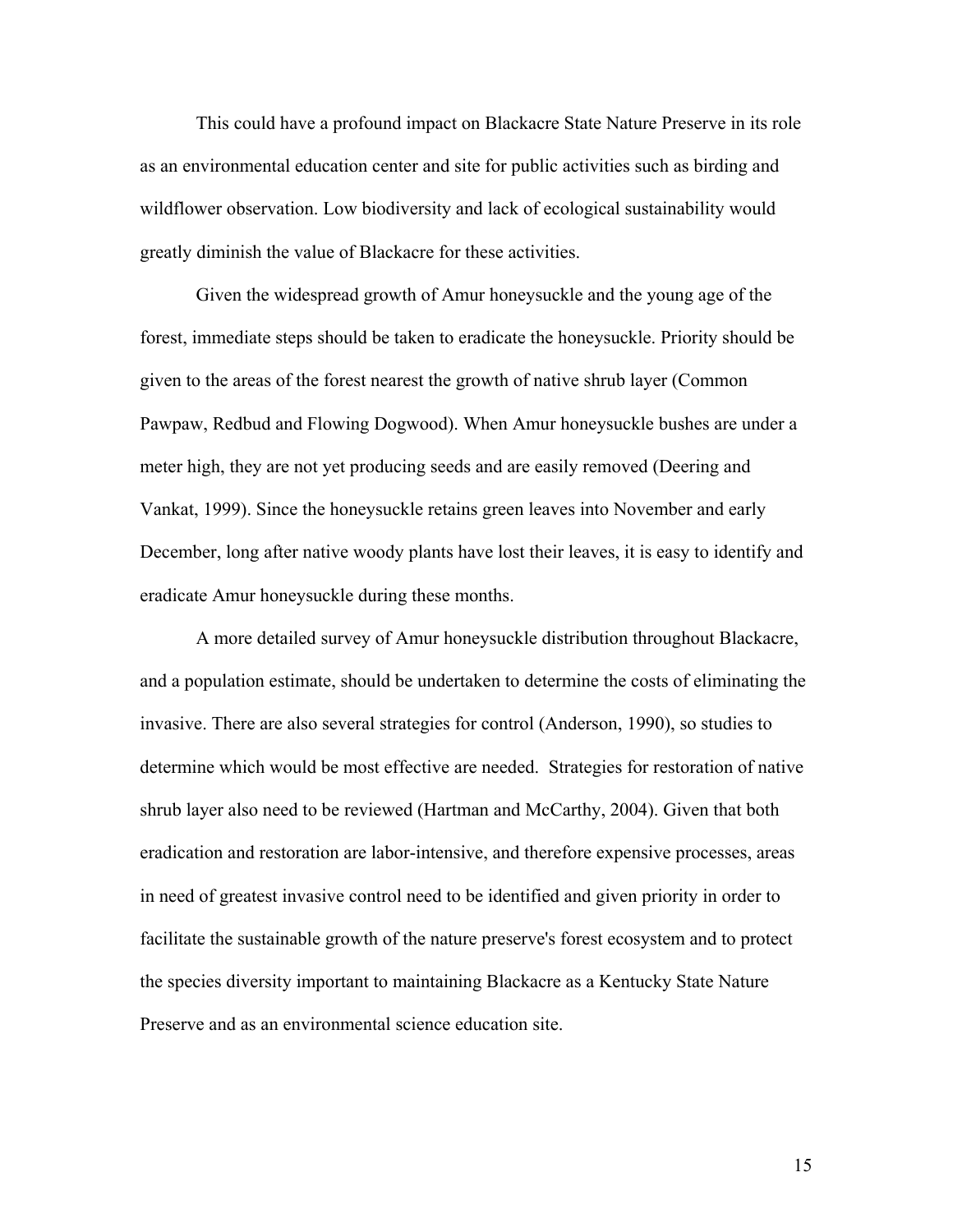## **Literature Cited**

- ANDERSON, B.D. 1990. Bush honeysuckle: vegetation management manual guidelines. Illinois Nature Preserves Commission, Springfield.
- BARNES, B.V., D.R. ZAK, S. R. DENTON, AND S.H. SPURR. 1998 Forest Ecology, 4th edition. Wiley Press, New York.
- BELL, J.F., J.S. WILSON, AND G.C. LIU. 2008. Neighborhood greenness and 2-year changes in body mass index of children and youth. American Journal of Preventive Medicine 35 (6); 547-553.
- BURNS, R.M AND HONKALA, B.H. 1990. Silvics of North America: 1. Conifers; 2. Hardwoods. Agriculture Handbook 654. U.S. Department of Agriculture, Forest Service, Washington, DC.
- CRANZ, G. 1982. The Politics of Park Design: A History of Urban Parks in America. MIT Press, Cambridge, Mass.
- DEERING, R.H. AND J.L. VANKAT. 1999. Forest colonization and developmental growth of the invasive shrub *Lonicera maackii*. The American Midland Naturalist 141: 43-50.
- HARTMAN, K.M. AND B.C. MCCARTHY. 2004. Restoration of a forest understory after the removal of an invasive shrub, Amur honeysuckle (Lonicera maackii). Restoration Ecology 12:154-165.
- HUTCHINSON, T.F. AND J.L. VANKAT. 1997. Invasibility and effects of Amur honeysuckle in Southwestern Ohio forests. Conservation Biology 11 (5): 1117-1124.
- INVASIVE SPECIES WORKING GROUP. 2009. Top 14 Invasive Species in Kentucky. College of Agriculture, University of Kentucky, Lexington.
- MAGURRAN, A.E. 1988. Ecological Diversity and Its Measurement . Chapman and Hall, London.
- MAHALA, M. 2008. Kentucky Terrestrial Nuisance Species Management Plan 2008. Kentucky Department of Fish and Wildlife Resources, Frankfort.
- MITCHELL, R. AND F. POPHAM. 2007. Greenspace, urbanity and health: relationships in England. Journal of Epidemiology and Community Health 61 (8): 681- 683.
- NIELSEN, T.S. AND K.B. HANSEN. 2007. Do green areas affect health? Results from a Danish survey on the use of green areas and health indicators. Health Place 13 (4): 839-850.

PACKHAM, J.R. AND D.J.L. HARDING. 1982. Ecology of Woodland Processes. Edward